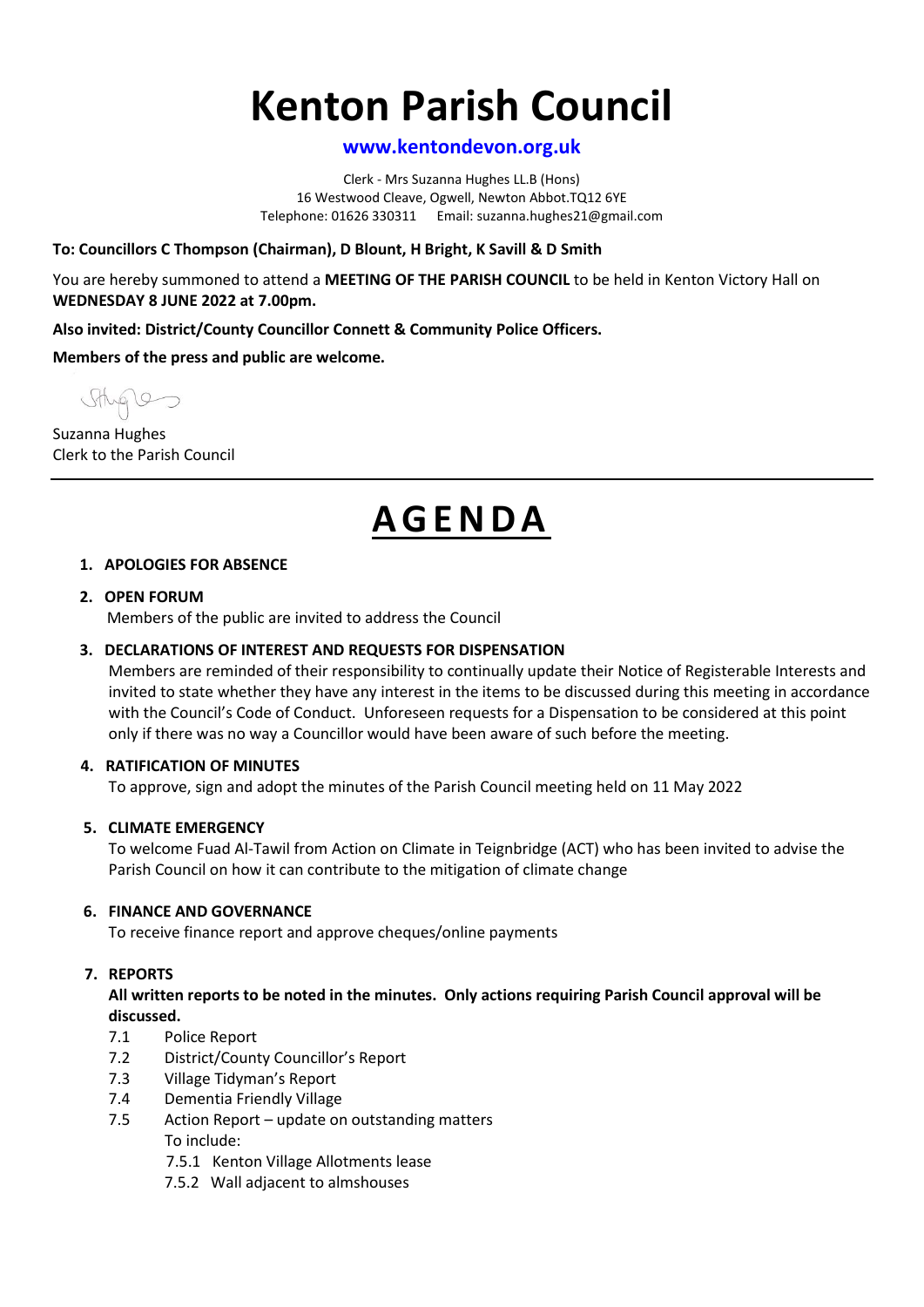## **8. CAR PARK**

- 8.1 To accept a quotation of £145 from Stuart Bradford for the removal and disposal of the dead conifer in the car park
- 8.2 Repointing of car park wall update

## **9. HIGHWAYS & FOOTPATHS**

To receive a report from Sue Craythorne that FP10 is overgrown and is in need of strimming

## **10. MEMBERS' ITEMS FOR INFORMATION OR GENERAL DISCUSSION, FOR INCLUSION ON FUTURE AGENDAS AND/OR ITEMS REQUIRING URGENT ATTENTION**

 *Members are reminded that they have not received the statutory notice of this business to be transacted and should therefore recognise that any decision made may be taken to be unlawful if challenged in the future*

## **11. CORRESPONDENCE**

 Clerk to notify councillors of relevant correspondence received during the month not otherwise emailed for information or dealt with above

#### **12. DATE OF NEXT MEETING**

To confirm the date of the next meeting as 13 July 2022